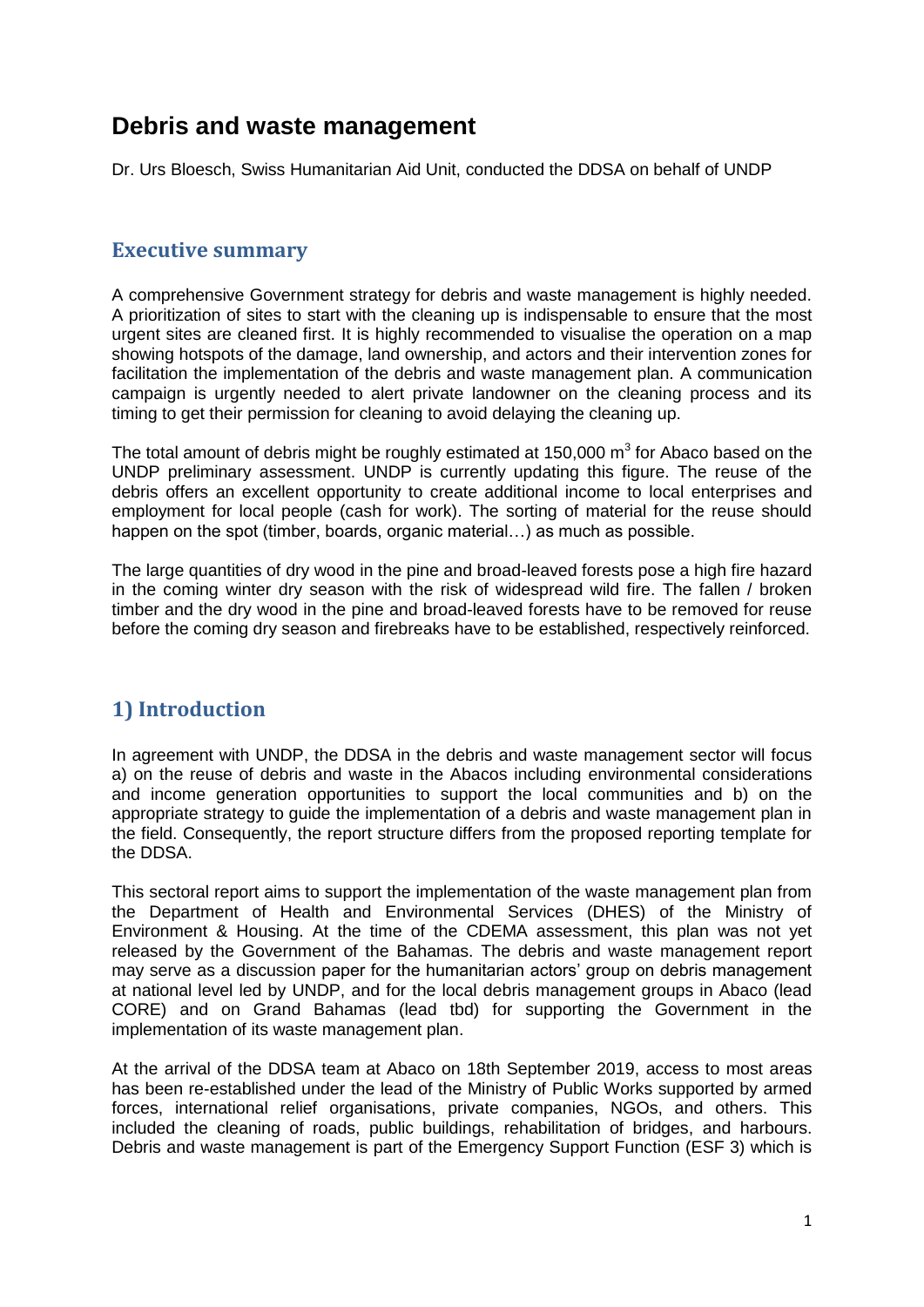under the lead of the Ministry of Public Works and facilitated by UNDP. For the detailed assessment of HazMat we refer to the ESF 10.

The two existing preliminary quantitative damage assessments from UNDP and CORE served as a basis for this complementary assessment. UNDP is further working on the refining of the debris and the cost estimations (necessary equipment) for the recovery of the affected areas by hurricane Dorian.

# **2) Limitations**

Several limitations have to be considered when taking into account the results of this sectoral assessment and suggested strategy for an appropriate debris and waste management in the areas affected by the hurricane Dorian:

- $\triangleright$  Lack of comprehensive Government strategy for debris and waste management as the waste management plan from DHES is still awaiting at the time of the DDSA.
- $\triangleright$  Local production of goods is not a common practice on the Bahamas where almost all goods are imported. This renders the development of income generation activities based on the reuse of materials difficult.
- $\triangleright$  Absence of many residents from the Abacos since many affected people have not yet returned back home after the disaster.
- $\triangleright$  Lack of local counterparts from technical services for supporting and accompanying the mission team in its assessment.
- $\triangleright$  Lack of continuous logistical support from CDEMA in the field what hindered the assessment considering the shortness of the mission (four field days).

# **3) Methodology**

Practically, a mixed assessment has been applied including document reviews (including preliminary debris estimation from UNDP and rapid debris assessment from CORE for the Abacos, and sitreps) as secondary data and interviews and direct on-site observations from the field mission as primary data. The assessment focussed on evidence-based data that is credible, reliable and useful. The triangulation of multiple data sources allowed verifying or cross-checking the data to ensure the validity of the findings.

During the field visit the following sites have been visited:

- Marsh Harbour including several townships, the mud and the peas (slum of the Haitian community) and the harbour area;

- The landfill outside Marsh Harbour;

- The affected pine forests and mangrove stands between Marsh Harbour and Treasure Cay;

- Coopers Town;

- Treasure Cay (Ocean Villa area);
- The Haitian communities at Sandbank and Farm Road;
- Elbow Cay with Hope Town.

The assessment approach was as much as possible participatory involving the key actors of the debris and waste management sector in the analysis of the data and in the discussion on the appropriate strategy for debris and waste management. Findings and recommendations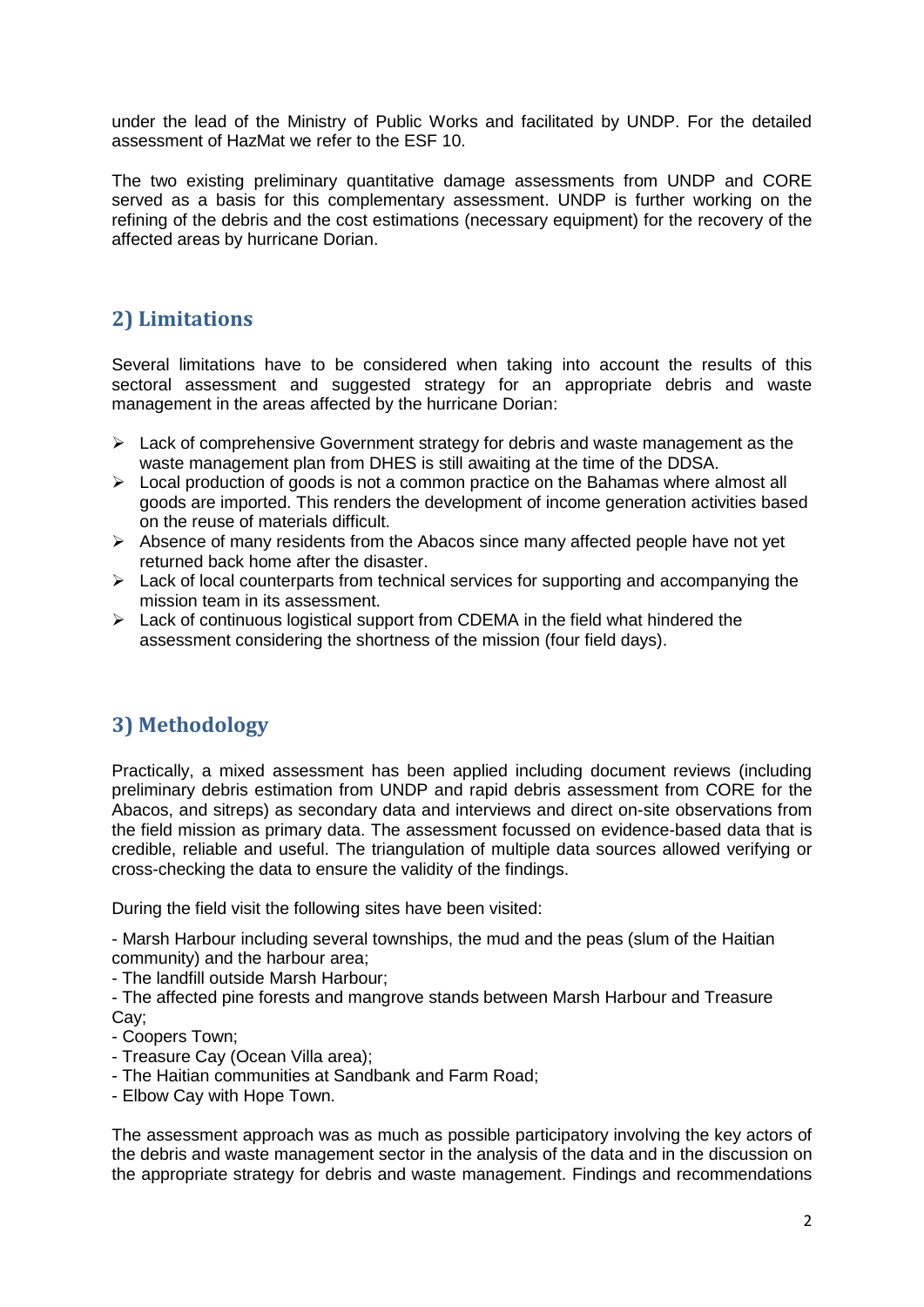from the visit of Elbow Cay and Hope Town have been shared with the EOC in Marsh Harbour. Key elements of the debris and waste management strategy have been presented in the UNDP debris and waste management group at national level in Nassau on  $23<sup>th</sup>$ September. The persons met during the assessment are listed in Annexe 1.

## **4) Damage assessment**

Based on the information available up to  $12<sup>th</sup>$  September 2019, UNDP estimated roughly the debris from damaged buildings and debris/green waste from building's surroundings in Abaco (see Table 1). Please note that UNDP is currently updating the figures.

**Table 1: Rough estimation of damages and debris/green waste for Abaco**

| <b>District</b>      | #Buildings | <b>Debris</b><br>$(\mathsf{m}^3)$ | Green waste<br>$(\mathsf{m}^3)$ |
|----------------------|------------|-----------------------------------|---------------------------------|
| Hope Town            | 3 1 7 5    | 39 700                            | 88 900                          |
| <b>Central Abaco</b> | 5757       | 71 975                            | 161 200                         |
| North Abaco          | 1 2 3 8    | 15 4 7 5                          | 34 650                          |
| South Abaco          | 383        | 4800                              | 10700                           |
| <b>Total</b>         | 10 553     | 131 950                           | 295 450                         |

The total amount of debris might be roughly estimated at **150,000 m<sup>3</sup>** considering that there might be residential and commercial buildings with more than 2 floors what has not taken into account in the estimation. About one third of the total debris and green waste occurred on the islands (cays) what poses a particular challenges regarding available space on the islands for recycling and disposal and the removal of debris and regular municipal solid waste by boat to the mainland.

### **Table 2: Debris to be collected by trucks**

| Debris to be collected            |                 |              |          |
|-----------------------------------|-----------------|--------------|----------|
| Total generated (m <sup>3</sup> ) |                 | #Truck loads |          |
|                                   | 10 <sup>3</sup> | $(12m^3)$    | $'20m^3$ |
| 150 000                           | 15 000          | 12 500       | 7 500    |

Information about HCW (Health Care Waste), Agriculture Waste (affected agriculture fields that need to be cleared for new crops), Industrial Waste, and Damaged Vehicles (cars, trucks, boats, etc.) is is not yet available.

In addition, the monospecific pine forests (*Pinus caribaea* var. *bahamensis*) between Marsh Harbour and Coopers Town and the broad-leaved forest on the islands have been heavily affected. It is roughly estimated that in the pine forests at least half of the trees will die what may result in about 50  $m<sup>3</sup>$  of wood per ha which may be reused for timber or charcoal (see below).

The large quantities of dry wood in the pine (*Pinus caribaea var. bahamensis*) and broadleaved forests on the islands pose a high fire hazard in the coming winter dry season with the risk of widespread wild fire. Therefore, the fallen / broken trees and the dry wood in the pine and broad-leaved forests have to be removed for reuse before the coming dry season and firebreaks have to be established, respectively reinforced.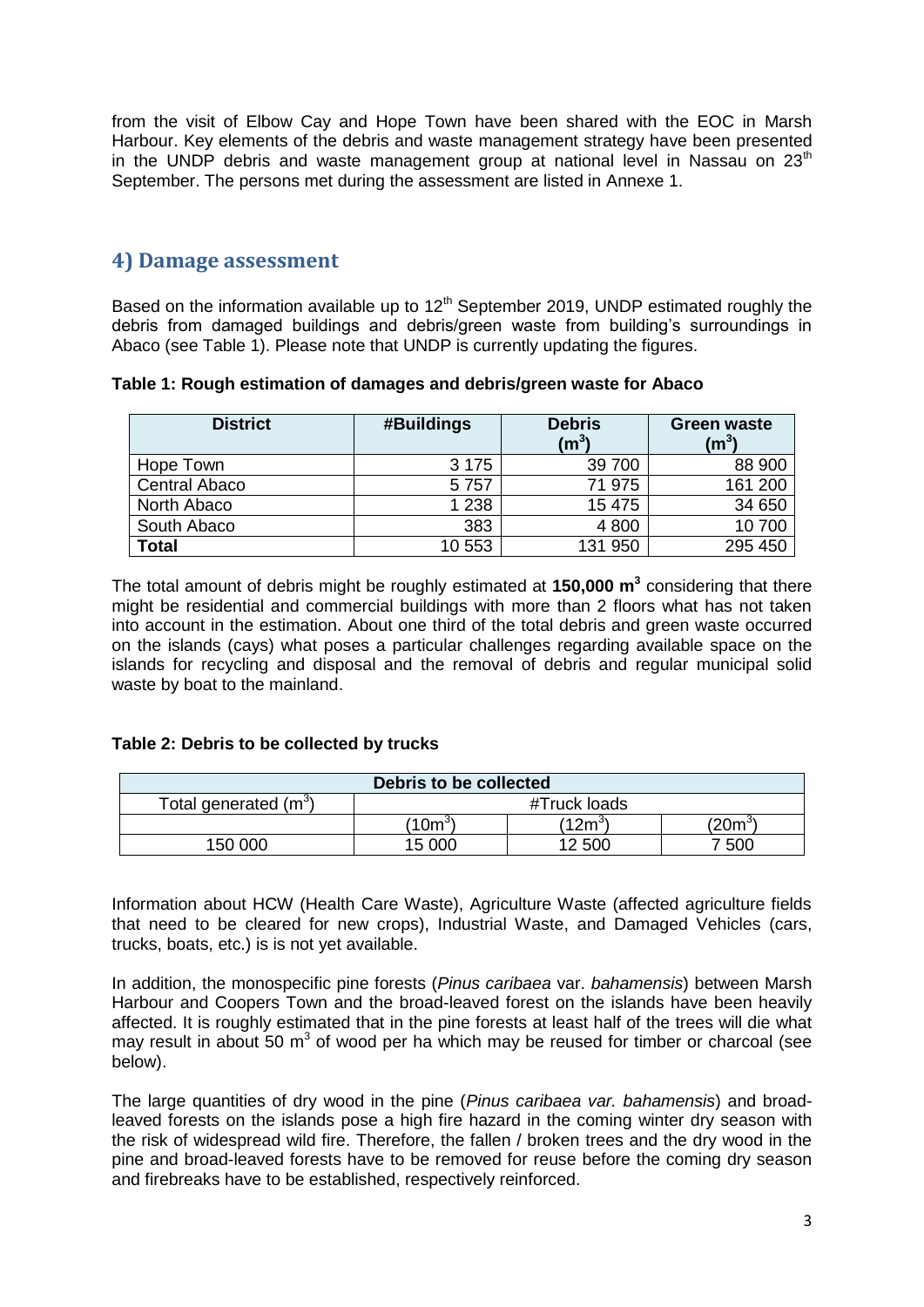Affected pine trees cannot resprout by shoots and suckers and have to be replaced either by existing seedlings in the stands or by planting new trees (see also experiences of decaying stands of *Pinus occidentalis* after the hurricane Matthew in Haiti in 2016). On the other hand, the broad-leaved forests may regenerate and first shoots are appearing. The regeneration of the heavily affected mangroves, fulfilling important ecosystem functions, is very uncertain.

The health of the affected forests and mangroves should be monitored to assess the afforestation needs for the stands which are dead and cannot regenerate naturally. This can be done by using a vegetation index (e.g., NDVI) reflecting the health of the photosynthetic activity. Vegetation indices are one of the more popular and extensively studied products of remote sensing, and use transformations of spectral bands of the electromagnetic spectrum that are measured as reflectance from the Earth's surface by satellites. A request at no cost can be submitted to the Copernicus Emergency Management Service (European Union) for carrying out the analysis. Copernicus is a global, versatile and operational tool for emergency managers and disaster risk reduction stakeholders. For the interpretation of the results an experienced ecologist should be associated.

## **5) Strategy for debris and waste management**

For this assessment four categories of debris have been distinguished:

- Construction material
- Organic material
- White waste / metals
- Not reusable

It would be helpful for the operation, if all actors in the debris and waste management sector could adopt the same terminology for the different categories of debris.

The debris from the settlements includes large quantities of reusable materials. In addition, huge amounts of fallen wood are accumulated in the pine forests. Wood, concrete and other materials could be reused in the reconstruction, while organic material can produce mulch/compost (fertiliser for agriculture and home gardening). In addition, small wood debris could be used to produce charcoal using improved kilns (needs to be supervised and guided by the forest service). The reuse of the debris offers an excellent opportunity to create additional income to local enterprises and employment for local people (cash for work).

The sorting of material for the reuse (timber, boards, organic material…) should happen on the spot as much as possible. A schema for the reuse, recycling and disposal of debris focussing on the sorting of the material on the spot is presented in Fig. 1 below. Hurricane Dorian is also an opportunity to enhance the recycling of waste (see well-functioning system of collecting garbage and recycling of organic material for mulch and compost in Hope Town prior to hurricane Dorian which may serve as an example).

The field assessment and the multiple discussions with actors of the debris and waste management sector allowed to identify key elements to consider in the elaboration of a comprehensive strategy for debris and waste management (see Table 3). This compilation of key principles of the strategy is intended to stimulate the discussion among actors of the debris and waste sector for further refining the strategy.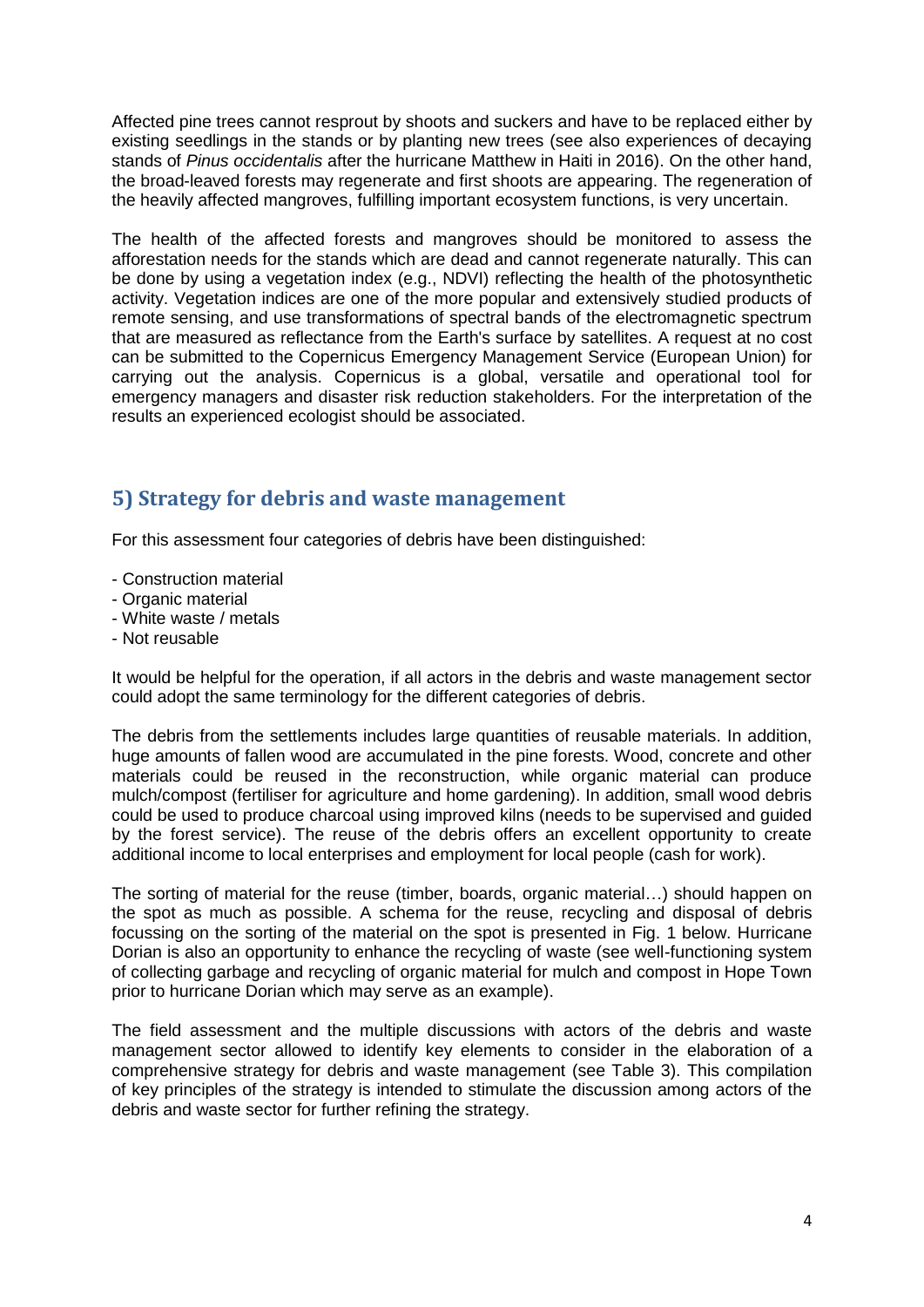



#### **Sorting of Waste**

#### 4 Types of Waste

#### **Potential Reuse / Recycling**



**Fig. 1:** Schema illustrating the reuse, recycling and disposal of debris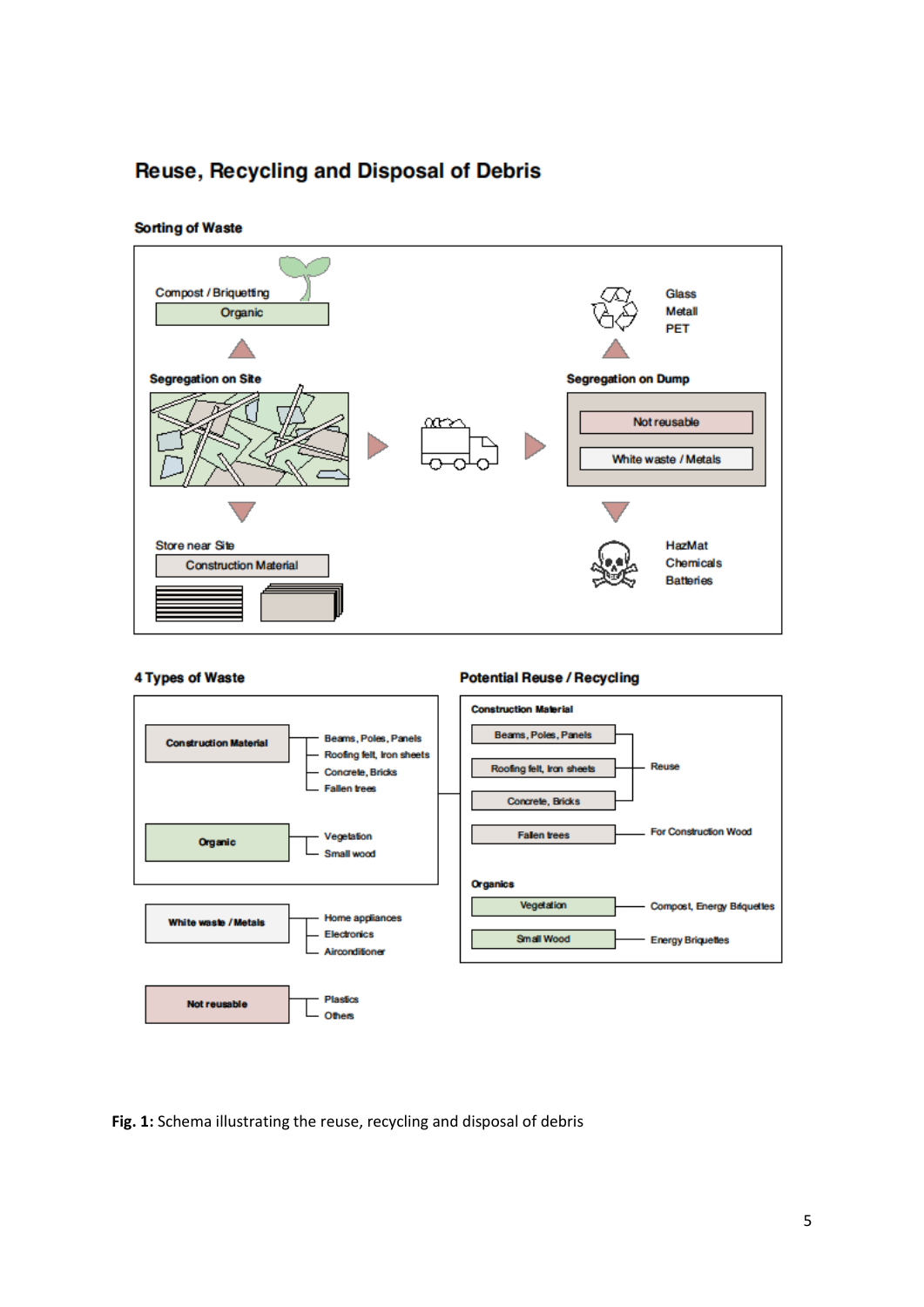# **Table 3: Key elements for the debris and waste management strategy**

| <b>Principles</b>            | <b>Rationale</b>                                       | <b>Opportunities</b>                          | <b>Challenges / Risks</b>                           |
|------------------------------|--------------------------------------------------------|-----------------------------------------------|-----------------------------------------------------|
| 1) Prioritization of sites   | Set up a priority list for sites                       | - Engage transparent                          | - Quality of the data                               |
|                              | to be cleaned first on public                          | process for sustainable                       | (assessment) of all sites;                          |
|                              | and private land considering                           | land management                               | missing information                                 |
|                              | all information available with<br>a focus on potential |                                               |                                                     |
|                              | hazardous sites                                        |                                               |                                                     |
| 2) Operational plan          | A visualised plan (map) with                           | - Clearly defined role of                     | Has to be flexible for                              |
|                              | damage hot spots and land                              | each actor facilitates the                    | regularly adapting to the                           |
|                              | ownership greatly facilitate                           | coordination                                  | current situation                                   |
|                              | the implementation                                     | - Participatory elaboration                   |                                                     |
|                              |                                                        | increases accountability                      |                                                     |
|                              |                                                        | of partners                                   |                                                     |
| 3) Definition of debris      | Common terminology                                     | - Joint definition of debris                  | - Different approaches                              |
| categories                   |                                                        | categories facilitates the                    | and operational                                     |
|                              |                                                        | understanding among all                       | objectives may hinder                               |
|                              |                                                        | actors                                        | The use of a common                                 |
|                              |                                                        |                                               | terminology                                         |
| 4) Communication<br>campaign | Alert private landowner on<br>cleaning process and its | - Coordinated cleaning on<br>private land     | - Owner not reachable<br>- Unclear ownership        |
|                              | timing to get their                                    |                                               |                                                     |
|                              | permission for cleaning                                |                                               |                                                     |
| 5) Environmental safe        | Avoid environmental risk of                            | - Establish and manage                        | - Risk of aquifer                                   |
| landfills                    | contamination of aquifer and                           | environmentally safe                          | contamination (porous                               |
|                              | burning (supervised site)                              | landfills for Abaco                           | limestone)                                          |
|                              |                                                        |                                               | - Fire                                              |
| 6) Reuse of material         | Large quantities of debris                             | - Potential to develop                        | - Mixed debris of various                           |
|                              | can be reused                                          | income generating                             | material                                            |
|                              |                                                        | activities for local                          | - Strictly avoid to reuse                           |
|                              |                                                        | enterprises and                               | contaminated material                               |
|                              |                                                        | communities (cash for                         | (HazMat)                                            |
|                              |                                                        | work)                                         |                                                     |
|                              |                                                        | - Sustainable reuse of                        |                                                     |
|                              |                                                        | construction material                         |                                                     |
| A) Settlement debris         |                                                        | (local natural resources)                     |                                                     |
| Sorting of debris            | Sorting of debris on the spot                          | - Less transport of                           | - Needs space for sorting                           |
|                              | facilitate recycling process                           | materials                                     | - Private landowners                                |
|                              |                                                        |                                               | must be informed on time                            |
|                              |                                                        |                                               | and have to agree                                   |
|                              |                                                        |                                               | (communication                                      |
|                              |                                                        |                                               | campaign)                                           |
|                              | Large amount of reusable                               | - Involve professionals for                   | - Lack of professionals                             |
|                              | timber, beams, board,                                  | checking wood quality                         |                                                     |
|                              | panels, poles                                          | (carpenter)                                   |                                                     |
|                              | Large amount of reusable<br>waste wood                 | - Produce charcoal in<br>energy-efficient and | - Close supervision of the<br>forest service needed |
|                              |                                                        | climate friendly kilns                        | - Lack of technology                                |
|                              |                                                        | (release of little amount of                  | knowledge (energy-                                  |
|                              |                                                        | greenhouse gases)                             | efficient stoves)                                   |
|                              | Large amount of reusable                               | - Sustainable reuse of                        | - Not appropriate to be                             |
|                              | concrete, bricks                                       | local natural resources for                   | reused for production of                            |
|                              |                                                        | gravel                                        | new concrete                                        |
| B) Fallen / broken           | Large quantity can be used                             | - Potential to develop                        | - Risk of felling standing                          |
| timber in pine forests       | as high quality construction                           | income generating                             | timber if no supervision                            |
|                              | wood                                                   | activities for local                          | - Lack of qualified people                          |
|                              |                                                        | enterprises using                             | for chainsaw milling                                |
|                              |                                                        | (chainsaw milling)                            |                                                     |
|                              | Small wood can be used for<br>making charcoal          | - Produce charcoal in<br>energy-efficient and | - Close supervision of the<br>forest service needed |
|                              |                                                        | climate friendly kilns                        | - Lack of technology                                |
|                              |                                                        | (release of little amount of                  | knowledge (energy-                                  |
|                              |                                                        | greenhouse gases)                             | efficient stoves)                                   |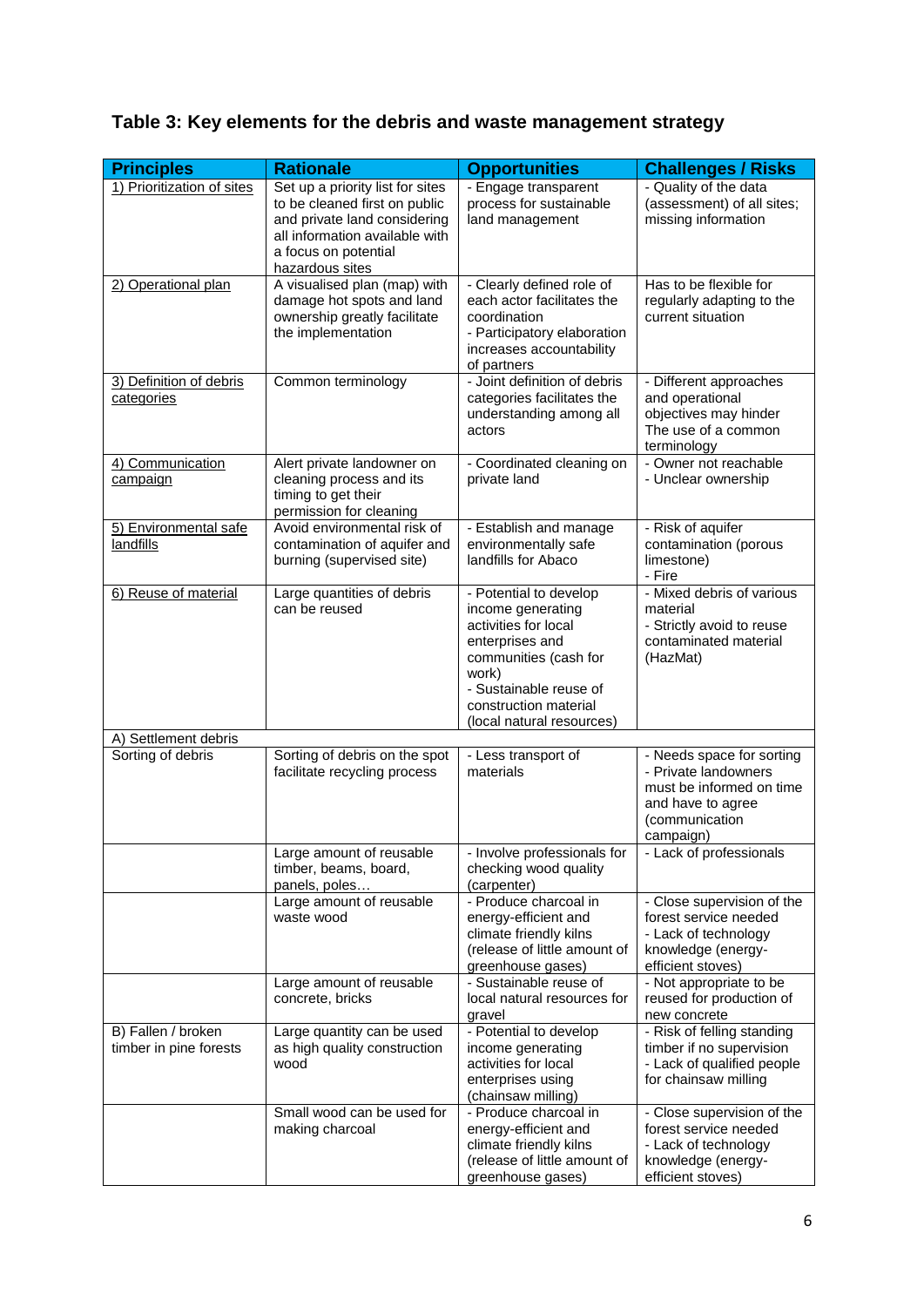A prioritization of sites to start with the cleaning up is highly needed to ensure that the most urgent sites are cleaned first. The implementation of a debris and waste management plan is complex considering the magnitude of the impact of the hurricane Dorian, the relatively vast area, the logistic challenge for accessing the islands (cays) and the multiple actors participating in the operation. Therefore, it is highly recommended to visualise the operation on a map showing hotspots of damage, land ownership, and actors and their intervention zones for facilitation the implementation of the debris and waste management plan.

A communication campaign by the local authorities is urgently needed to alert private landowner on the cleaning process and its timing to get their permission for cleaning. This process may take time and it is highly suggested that the local authorities launch the communication campaign as soon as possible to avoid delaying the cleaning up.

The cash for work approach offers an excellent opportunity for supporting the local communities (see for example "trash for cash" in the Philippines 2013 in the aftermath of typhoon Haiyan). To ensure a harmonised approach UNDP will elaborate guidelines on cash for work for the partners.

# **6) Recommendations**

### **General**

- 1) Set up a priority list for sites to be cleaned first on public and private land considering all information available with a focus on potential hazardous sites.
- 2) It is highly recommended to visualise the waste and debris management on a map showing hotspots of damage, land ownership, and actors and their intervention zone for facilitation the implementation of the debris and waste management plan.
- 3) The local authorities should launch a communication campaign for the private landowner as soon as possible to avoid delaying the cleaning up.

### **Specifically for the affected forests and mangroves**

- 4) Assess the quantity of fallen / broken timber in the pine forests for the reuse of the material using remote sensing.
- 5) The fallen / broken timber and the dry wood in the pine and broad-leaved forests have to be removed for reuse before the coming dry season and firebreaks have to be established, respectively reinforced.
- 6) Monitor carefully the fire hazard in the broad-leaved forests on the islands (cays) and in the pine forests on the Abaco mainland. Dry wood has to be removed from the forests prior to the coming dry spell in the winter months to reduce the fire risk.
- 7) Monitor the environmental health of the pine forests and mangroves along time series (before and after Dorian) using a vegetation index (e.g. NDVI) for defining the forest areas which have to be afforested. This study could be done by the Copernicus Emergency Management Service (European Union) support by an ecologist.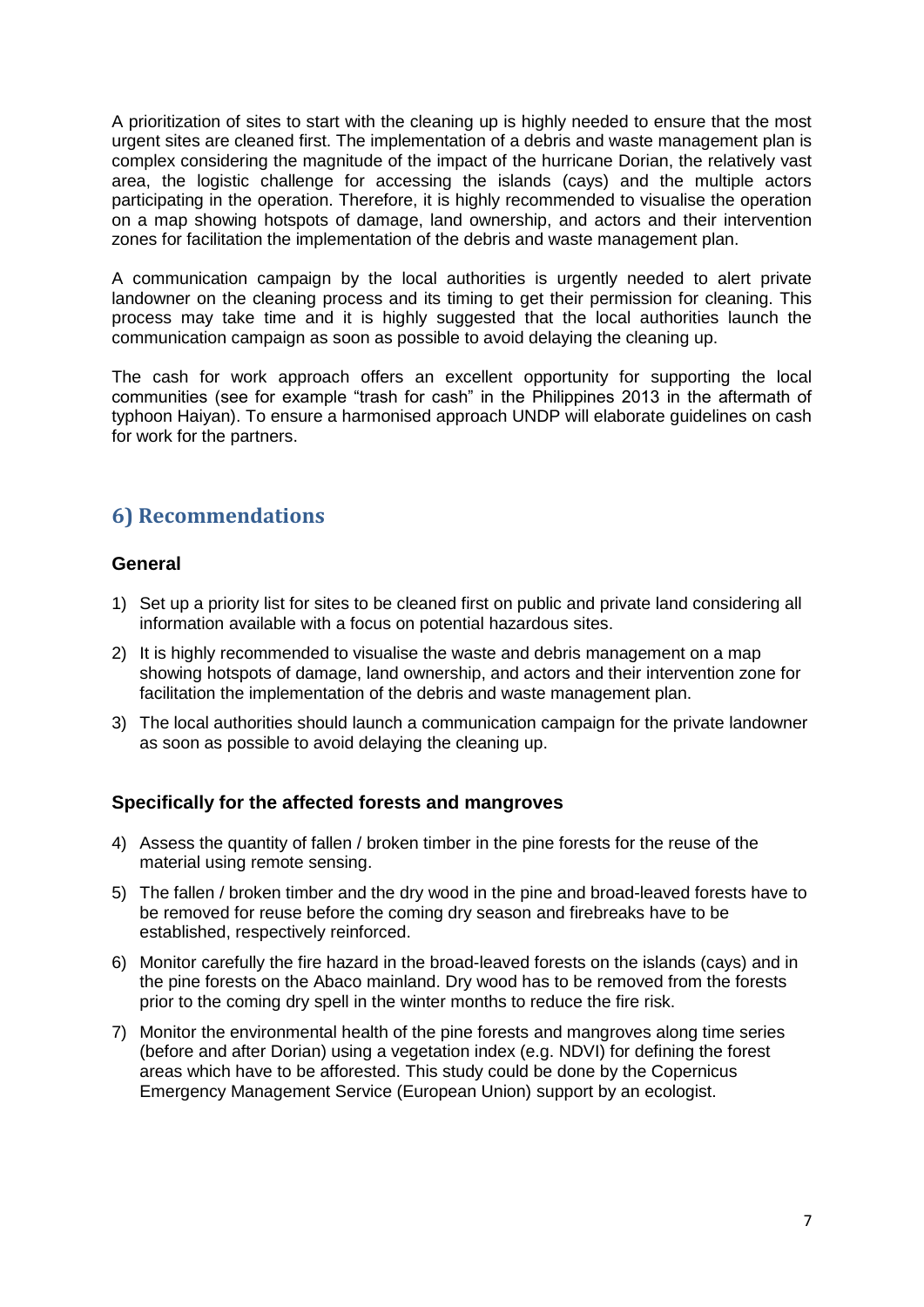### **Specifically for Elbow Cay (Hope Town)**

- 8) As a first priority the household garbage at the dump area (all containers are full) are to be removed and transported by flat barge to Marsh Harbour.
- 9) As a second priority the hazardous material (mainly from the households) in the mixed debris has to be addressed.

## **7) Conclusions**

Despite the short mission period, the CDEMA assessment allowed to get a good overview of the current situation and of challenges of the sector for implementing a comprehensive strategy. Multiple discussions and suggestions with the key actors in debris management allowed to strengthening the coordination mechanisms at local and national level. Furthermore, the mission helped SDC in defining their support for this sector including the secondment of a technical expert to IOM and a financial contribution to CORE of CHF 175,000 for starting a debris removal project using the cash for work approach.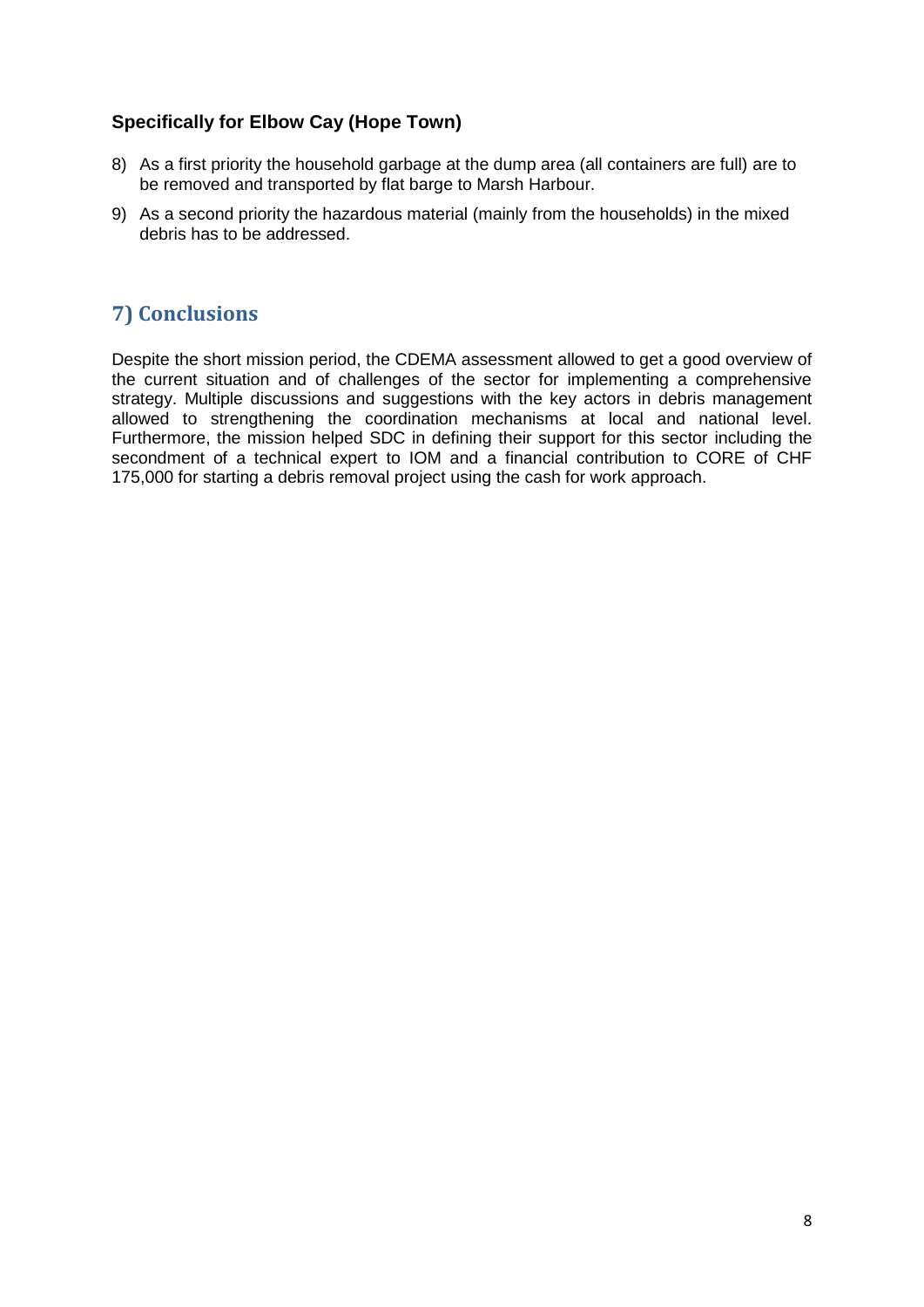# **Annexe 1: Organisations and people met**

| <b>Big Cat Company</b>                                    | Mr Andrew Brown                                                             |
|-----------------------------------------------------------|-----------------------------------------------------------------------------|
| <b>CERES</b> Environmental                                | Mr Karl Dix, Director of Client Services                                    |
| <b>CORE</b>                                               | Mrs Ann Lee                                                                 |
|                                                           | Mr Jerome Lebleu, Chief Operating Officer                                   |
|                                                           | Mr Ralph Kilian                                                             |
|                                                           | Mr. Jerrold Lauture, Logistician                                            |
| Disaster Arborist Response Team                           | Mr Andy Mac Pherson                                                         |
| Department of Health and<br><b>Environmental Services</b> | Mrs Melony Mc Kenzie, Director                                              |
|                                                           | Mrs Thomasina Wilson, Deputy Director                                       |
|                                                           | Mr Andrew Thompson, Deputy Director                                         |
|                                                           | Mr Christopher Russell, Director of Forestry                                |
| <b>ECC</b>                                                | Mr Richard Ebel, Vice President, International Development                  |
| <b>EOC Abaco</b>                                          | Mr Algernon Cargill, Local Administrator                                    |
| <b>EOC Hope Town</b>                                      | Mr Mike Hague, Chief                                                        |
|                                                           | Mr Clay Wilhovti                                                            |
| <b>GER</b>                                                | Mrs Margaret Bacon, Program Coordinator                                     |
| <b>IOM</b>                                                | Mr Jan-Willem Wegdam, Team Leader                                           |
|                                                           | Mr Joseph Ashmore, Global Shelter Cluster Coordinator<br><b>Focal Point</b> |
| Jamaica Defence Force                                     | <b>Major Damian Bromley</b>                                                 |
| <b>MAERSK</b>                                             | Mr Robin Townley, Senior Director                                           |
| Ministry of Foreign Affairs                               | Mrs Sharon Brennen-Haylock, Director General                                |
| <b>NEMA</b>                                               | Captain Stephen Russell, Director                                           |
|                                                           | Mrs Chrystal Glinton, Deputy Permanent Secretary                            |
| <b>SDC</b>                                                | Mr Christian Coquoz, Honorary Consul                                        |
|                                                           | Mr. Sebastian Eugster, Team Leader                                          |
|                                                           | Mr Patrizio Jellici, Shelter Expert                                         |
| UNDAC / JEU                                               | Mrs Margherita Fanchiotti, Environmental Expert                             |
| <b>UNDP</b>                                               | Mrs Rita Missal, Recovery Advisor                                           |
|                                                           | Mrs Sasha Shirley                                                           |
|                                                           | Tim Walsh, Consultant                                                       |